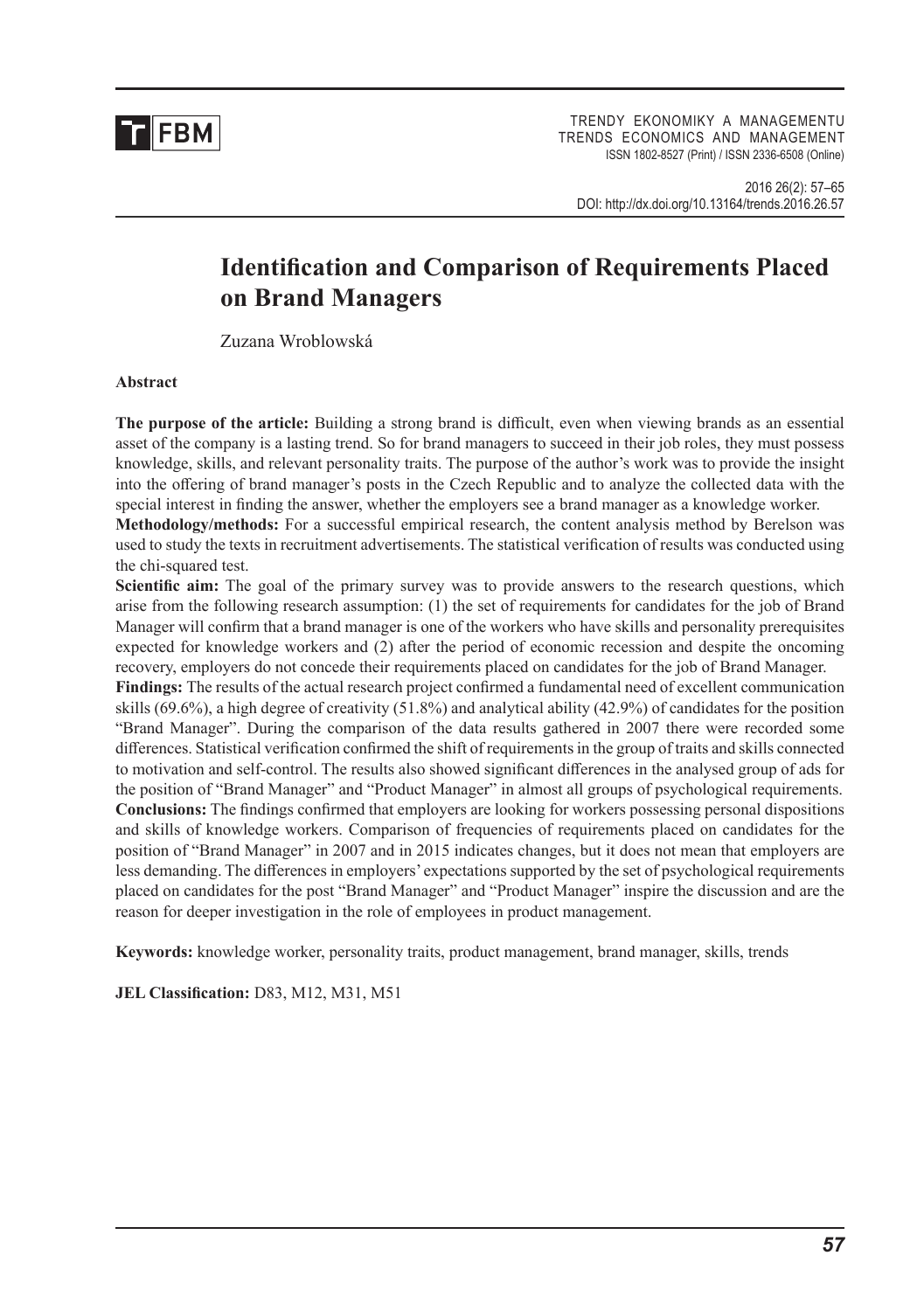# **Introduction**

Brands are taken as essential intangible assets of companies and enhance the company's market capitalisation, and the value of brands has become an important performance metric for companies. Nevertheless, branding is riskier and less predictable nowadays, as events in the past decade have proven that there are no certainties in the world at large. Among the most significant forces seen by Kotler, Keller (2013) is the consumers' involvement supported by the ability to make their voices be heard and spread quickly when they are not heard by a recipient. Responsibility for making brand decisions every day still rests on shoulders of brand managers in most companies and with the increasing importance of brands in creating the competitive advantage of their companies there is no doubt that, for succeeding in their role, brand managers must have knowledge, dispositional traits and concomitant soft skills that arise from these traits.

Since the complex up-to-date definition of requirements placed on brand managers in Czech or foreign literature has not been found, besides the author's dissertation, the empirical research was conducted. For carrying out the research task, there was applied an interdisciplinary approach, because the theoretical basis exceeds the boundaries of marketing.

## **1. Theoretical Background**

Kotler, Keller (2013, p. 35) choose to refer to the definition published on the website of the American Marketing Association, which states that "Marketing is the activity, set of institutions and processes for creating, communicating, delivering, and exchanging offerings that have value for customers, clients, partners, and society at large." Product management is the part of marketing management and includes the whole range of activities concerning product development and brand management in target markets. Gorchels (2005), similarly to Kotler (2001), classifies brand management under product management, with reference to its being the most usual form of product management in consumer goods companies. Marketing departments can be organized in several different ways. Marketing organization, according to products or brands, is often implemented by companies producing a wide range of products and brands, does not substitute for functional organization, as stated by Kotler, Keller (2013, p. 672), but it rather serves as another layer of management.

Upshaw (1995) called brands "the flags of marketing". Kapferer (1998, p. 189) makes the definition of "brand" referring to the fact that it is widely known that a brand is, at the same time, a symbol, a word, an object and a concept and points out that a real brand management begins with a strategy and a consistent, integrated vision. Its central concept is brand identity (Kapferer, 1998). The second key concept is brand value, see Aaker (2003), who included the relationship between value and brand loyalty. A strong brand identity has both functional and emotional characteristics and consists of three connecting instruments: a clear differentiating brand positioning, a distinct brand personality that gives the brand a face and a consistent brand communication (Floor, 2006). As a result, a brand identity will have both functional and emotional attributes and benefits. These benefits should then match the values and self-image of the target group, as was mentioned by Floor (2006). Internal branding is at least as important to a company as an external branding strategy. A deeper understanding of a brand by all employees is crucial, especially for companies that provide services (Floor, 2006; Keller, 2008).

In the company organization, marketing specialists usually have the role of intermediaries, with the task to understand the customers' needs and spread their voices into other functional departments of the organization. To derive requirements for brand managers is to state their role in the process of strategic brand management, where the strategic, tactical and operative tasks are as follows: (1) identifying and establishing brand positioning, (2) planning and implementing brand marketing programs, (3) measuring and interpreting brand performance, and (4) growing and sustaining brand equity (Keller, 2008). According to the recent research on the intellectual capital by Nguyen *et al.* (2015) brand managers should notably focus on promoting the concept of intellectual, behavioural and sensorial experience of the customer with the brands.

The added value that people can contribute to the organization is emphasized by human capital theory (Schultz, 1961 in Armstrong, 2012). What gives the organization its distinctive character is human capital that represents the combined intelligence, skills, and expertise (Bontis, 1999 in Armstrong, 2012). High level of education and specialist skills combined with the ability to apply skills to identify and solve problems are distinguishing characteristics of knowledge workers (Drucker, 1993). Personal determinants in close relation with performance are dispositional traits which determine how workers fulfil given tasks (Štikar, Rymeš, Riegel, Hoskovec,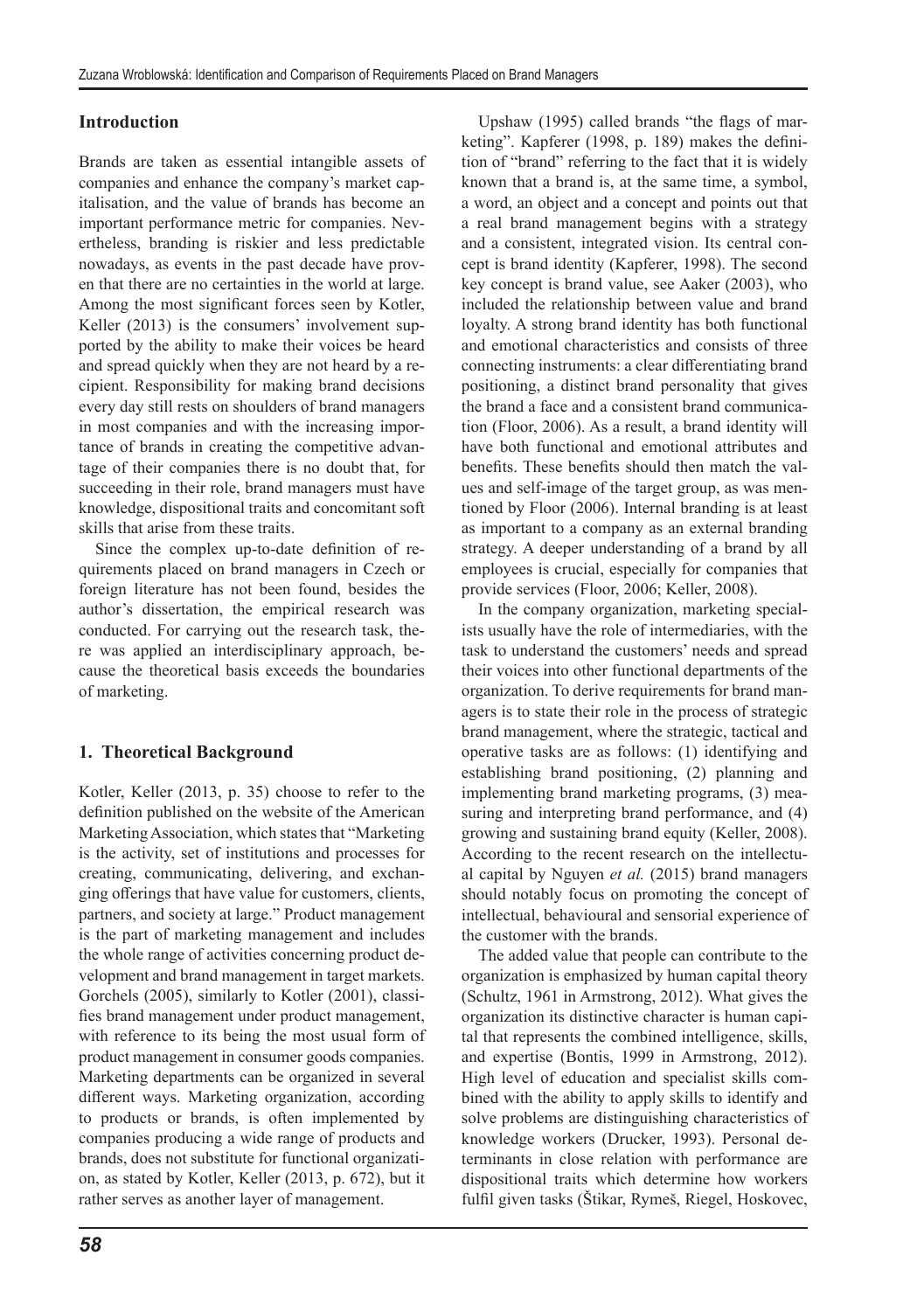2003). Psychological attributes of a personality are usually called personality traits and they are smaller units than competencies.

Experts agree that in case of knowledge workers, it is always necessary to approach activities in the process of recruitment and selection as activities of strategic significance since they mean obtaining sources of intellectual capital (Noe *et al.*, 2010). If referrals and internal talent banks do not offer suitable candidates, the external sources of candidates such as recruitment agencies, newspaper advertisements and online recruitment, when the main types of online recruitment websites are corporate websites, job and agency websites, are used (Armstrong, 2012). Social networking websites are found by employers as a source with a good reach, among which is the largest social business network LinkedIn that is moving to the largest job board with more than 300 million profiles, as it was mentioned by Wroblowská (2016c).

# **2. Objectives and Research Methodology**

The goal of the primary survey was to check the situation on the side of job offers for brand managers on the most important career portal and to provide answers to the research questions, which arise from the following research assumption: (1) the set of requirements for candidates for the job of Brand Manager will confirm that a brand manager is one of the workers who have skills and personality prerequisites expected for knowledge workers and (2) after the period of economic recession and despite the oncoming recovery, employers do not concede their requirements placed on newly hired workers for the job of Brand Manager.

The methods used in the research project were partly empirical and partly logical. In order to meet the research goal, a comparative method was also used. The method of content analysis by Berelson (1952, in Gavora, 2000) was implemented, which made it possible to use the available job advertisements to collect information regarding the requirements placed on candidates for the position of "Brand Manager" in the Czech Republic. The source of job advertisements was Jobs. cz, the most popular career portal in the Czech Republic, which was already verified by Wroblowská (2011) as a suitable source to fulfil the research goal. If the job had a different title, for example, "Senior Brand Manager" or "Marketing and Brand Manager", the advertisement was not included in the sample.

The data collection took place in the odd weeks from February to April and from June through August 2015. Thus were gathered 86 ads. After removing duplicates, the final sample showed 56 advertisements. The data segments were transferred into an electronic form. The work with the transferred data was applied to a so-called manifest content analysis, according to Plichtová (1996 in Miovský, 2006), that only studies the explicit content of the text. There were analysed the requirements that had cumulated frequency in the analysed sample, which exceeded 3% threshold in the processed data files in 2007 and 2015. On the significance level of 0.1%, 1%, and 5%, it was tested, whether the null hypothesis regarding independence of the analysed variable on the sign representing the year of realization of the content analysis of advertisements can or cannot be rejected. The test criterion was Pearson  $χ<sup>2</sup>$  test.

# **3. Results**

This paper presents and discusses data and results which are directly related to the paper's goal. Partial results related to requirements for knowledge, specialized skills, and transferable, general competencies, are presented to the experts in the paper which is now under reviewing process, see Wroblowská (2016a). The selected data from herein presented research project that relate to the dispositional traits and the concomitant soft-skills (*e.g.* creativity) of brand managers are also used in the conference paper (Wroblowská, 2016b), nevertheless, its published version is not available yet.

## **3.1 Secondary Data Applied in the Research Project**

The discussion regarding the findings will mention available empirical surveys conducted outside, as well as inside of the Czech Republic. When preparing the project of the independent research, no new information from the empirical research was available, which meant to research the human factor in product or brand oriented marketing management in the Czech Republic, apart from those which were already published and applied, see Wroblowská (2011, 2012a, 2012b).

## **3.2 Content Analysis of Requirements Placed on Brand Managers**

The sorted data segments from researched advertisement texts are presented in the form of frequency chart in Table 1. At the same time, the table gives the information about the results of the survey conducted by Wroblowská (2011) between 2006 and 2007.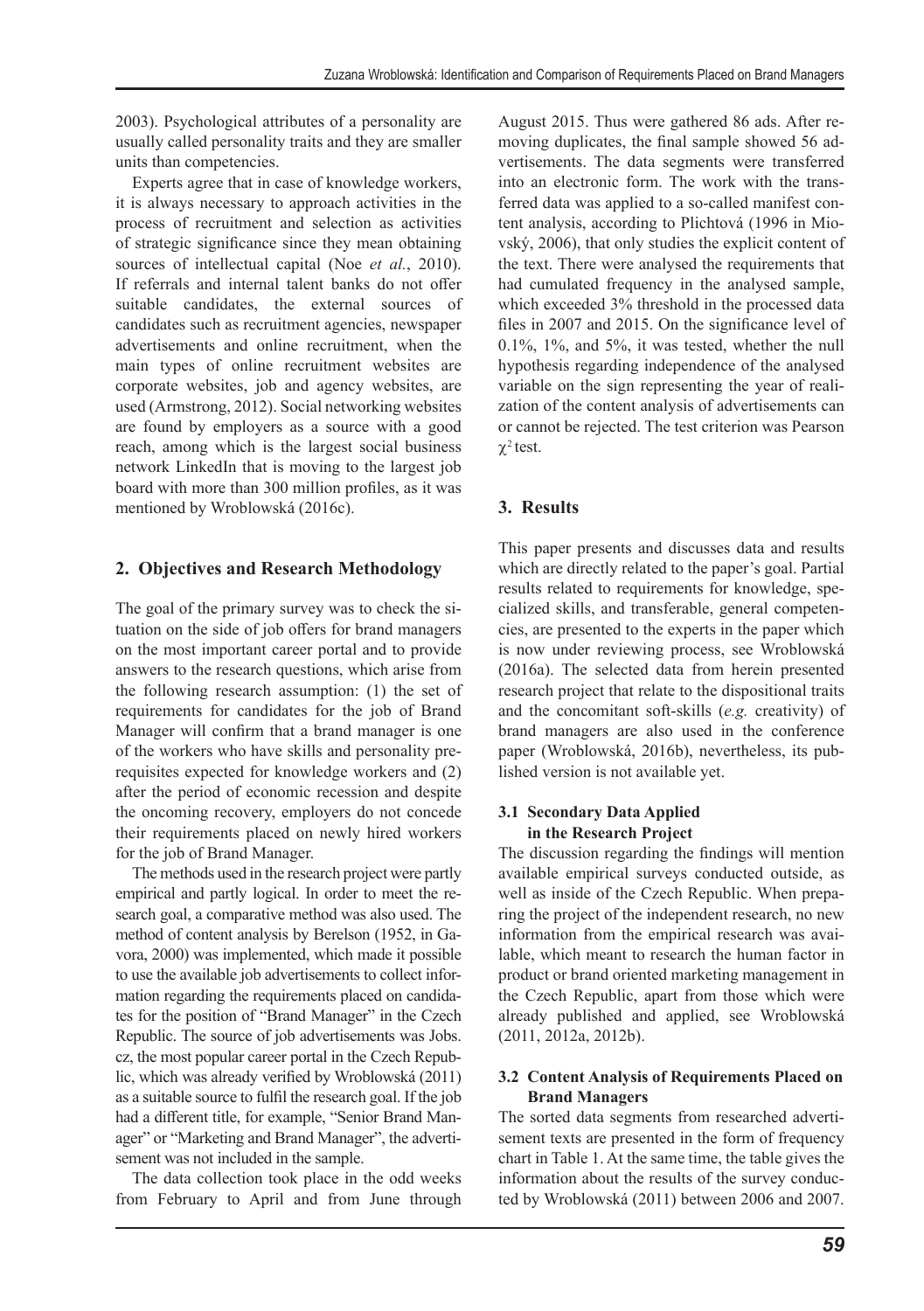| Group                             |                                                            |                | 2015                 | 2007                     |                 |  |  |
|-----------------------------------|------------------------------------------------------------|----------------|----------------------|--------------------------|-----------------|--|--|
|                                   |                                                            |                | <b>Brand manager</b> | <b>Brand manager</b>     |                 |  |  |
|                                   |                                                            | Abs.           | <b>Relative</b>      | Abs.                     | <b>Relative</b> |  |  |
| <b>Psychological requirements</b> |                                                            | frequency      | frequency            | frequency                | frequency       |  |  |
| А                                 | psychological demands of the job not stated                | $\theta$       | $0.0\%$              | 3                        | 8.8%            |  |  |
|                                   | Performance prerequisites and abilities                    |                |                      |                          |                 |  |  |
| $\mathbf B$                       | independence/able to work independently                    | 20             | 35.7%                | 15                       | 44.1%           |  |  |
|                                   | goal orientation                                           | 13             | 23.2%                | $\overline{c}$           | 5.9%            |  |  |
|                                   | decisiveness/ability to decide quickly                     | 3              | 5.4%                 | $\overline{0}$           | $0.0\%$         |  |  |
|                                   | systematic approach                                        | 3              | 5.4%                 | $\theta$                 | $0.0\%$         |  |  |
|                                   | reasoning ability                                          | $\overline{4}$ | 7.1%                 | $\theta$                 | $0.0\%$         |  |  |
|                                   | conceptual thinking                                        | 6              | 10.7%                | $\overline{\mathcal{A}}$ | 11.8%           |  |  |
|                                   | analytic thinking/abilities                                | 24             | 42.9%                | 12                       | 35.3%           |  |  |
|                                   | thoroughness, preciseness                                  | 5              | 8.9%                 | 1                        | 2.9%            |  |  |
|                                   | creativity                                                 | 29             | 51.8%                | 14                       | 41.2%           |  |  |
|                                   | Interpersonal abilities and skills                         |                |                      |                          |                 |  |  |
| $\mathsf{C}$                      | organization and coordination skills                       | 16             | 28.6%                | 10                       | 29.4%           |  |  |
|                                   | team player/team work ability                              | 15             | 26.8%                | 5                        | 14.7%           |  |  |
|                                   | comm. skills /ability to communicate well                  | 39             | 69.6%                | 21                       | $61.8\%$        |  |  |
|                                   | negotiation abilities (ability to persuade)                | 8              | 14.3%                | $\theta$                 | $0.0\%$         |  |  |
|                                   | presentation skills                                        | 23             | 41.1%                | 10                       | 29.4%           |  |  |
|                                   | leadership abilities                                       | 3              | 5.4%                 | $\overline{c}$           | 5.9%            |  |  |
|                                   | Traits and skills connected to motivation and self-control |                |                      |                          |                 |  |  |
| $\overline{D}$                    | initiative, proactive                                      | 21             | 37.5%                | 3                        | 8.8%            |  |  |
|                                   | purposefulness, ability to motivate oneself                | $\overline{2}$ | 3.6%                 | 5                        | 14.7%           |  |  |
|                                   | able to work enthusiastically                              | 13             | 23.2%                | 5                        | 14.7%           |  |  |
|                                   | willing to learn new things, work on oneself               | 3              | 5.4%                 | $\mathbf{1}$             | 2.9%            |  |  |
|                                   | ability to succeed                                         | 3              | 5.4%                 | $\theta$                 | $0.0\%$         |  |  |
|                                   | Vital capacity and temperament                             |                |                      |                          |                 |  |  |
| $\mathbf E$                       | dynamic, energetic, vital personality                      | $\overline{7}$ | 12.5%                | $\overline{3}$           | 8.8%            |  |  |
|                                   | active                                                     | $\overline{2}$ | 3.6%                 | 3                        | 8.8%            |  |  |
|                                   | Conscientiousness, adaptation, prioritizing ability        |                |                      |                          |                 |  |  |
| $\overline{F}$                    | prioritizing ability                                       | 1              | 1.8%                 | 3                        | 8.8%            |  |  |
|                                   | willing to travel                                          | 8              | 14.3%                | $\mathbf{1}$             | 2.9%            |  |  |
|                                   | flexibility (mos tly time-wise)                            | 23             | 41.1%                | 4                        | 11.8%           |  |  |
|                                   | independence/able to work independently                    | 20             | 35.7%                | 15                       | 44.1%           |  |  |
|                                   | endurance                                                  | 6              | 10.7%                | $\overline{0}$           | $0.0\%$         |  |  |
|                                   | responsibility                                             | 13             | 23.2%                | 7                        | 20.6%           |  |  |

|  | Table 1. Requirements applied for a brand manager by advertisers in 2007 and 2015. |  |  |  |  |  |  |
|--|------------------------------------------------------------------------------------|--|--|--|--|--|--|
|--|------------------------------------------------------------------------------------|--|--|--|--|--|--|

*Source: Author own study.*

*Table 2. Overview of results of brand manager's individual requirement groups testing.*

|              | The group of tested requirements                           | Chi-square value | df | <b>Test result</b>      |
|--------------|------------------------------------------------------------|------------------|----|-------------------------|
| <sup>B</sup> | performance prerequis ites and abilities                   | 10.083053780     |    | $H_0$ not rejected      |
| C            | interpersonal abilities and skills                         | 5.176935031      |    | $H_0$ not rejected      |
| D            | traits and skills connected to motivation and self-control | 11.121693120     | 4  | $H0$ rejected           |
| E            | vital capacity and temperament                             | 1.250000000      |    | $H_0$ not rejected      |
| F            | conscientiousness, adaptation, prioritizing ability        | 13.991097950     |    | H <sub>a</sub> rejected |

*Source: Author own study.*

In 2015 there were 56 advertisements. In 2007, when applying the same selection rules, the sample of single advertisements reached the number of 34.

The author adds to the results in Table 1 that the chart does not include requirements for candidate's character and self-perception, because their relative frequency in the assessed advertisement sample did not reach 3% in 2007 and in 2015.

The representation of the characters in some groups under evaluation requirements differs. But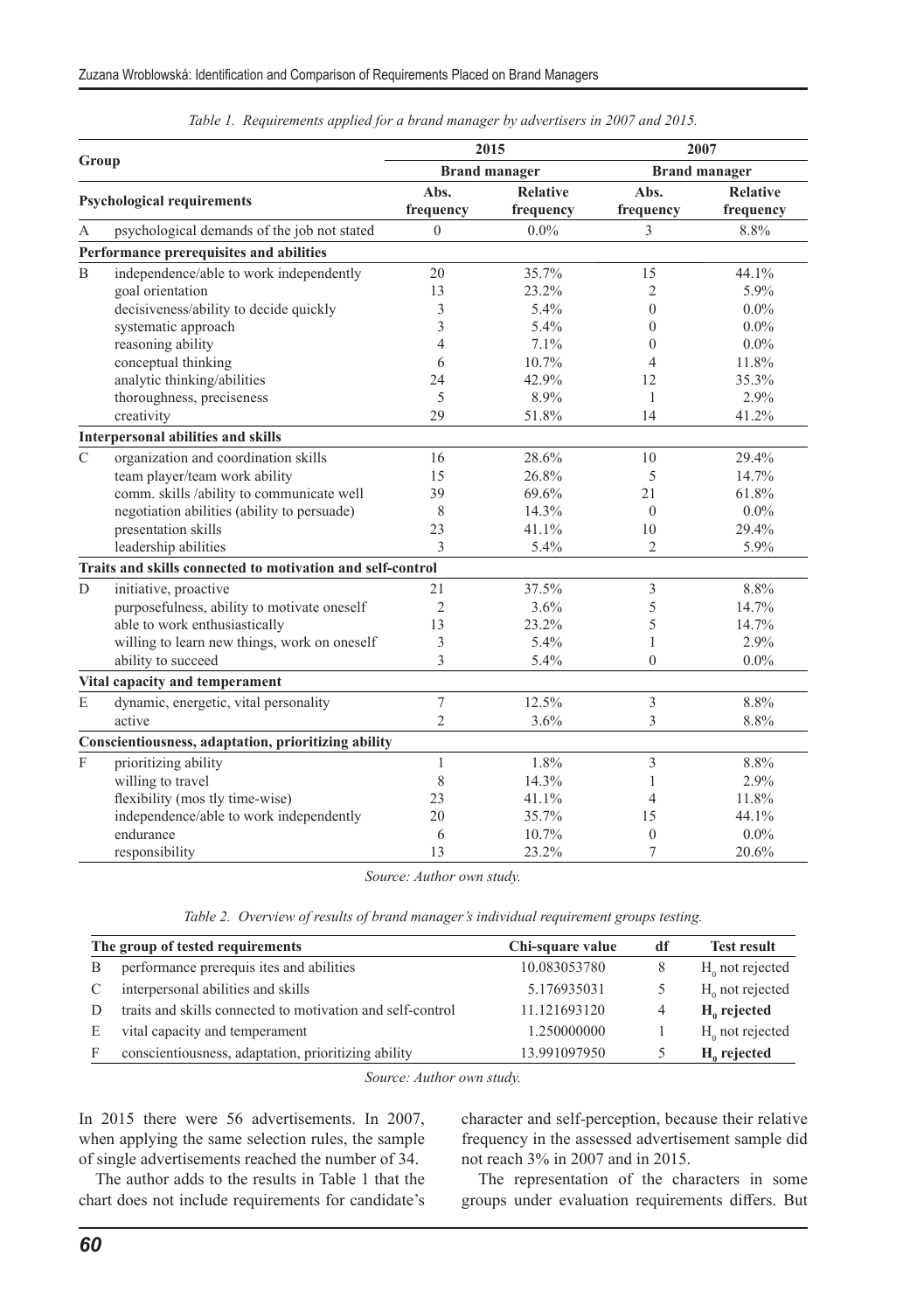

*Figure 1. Comparison of relative frequency of soft skills applied to candidates for positions titled "Brand Managers" and "Product Managers". Source: Author own study.*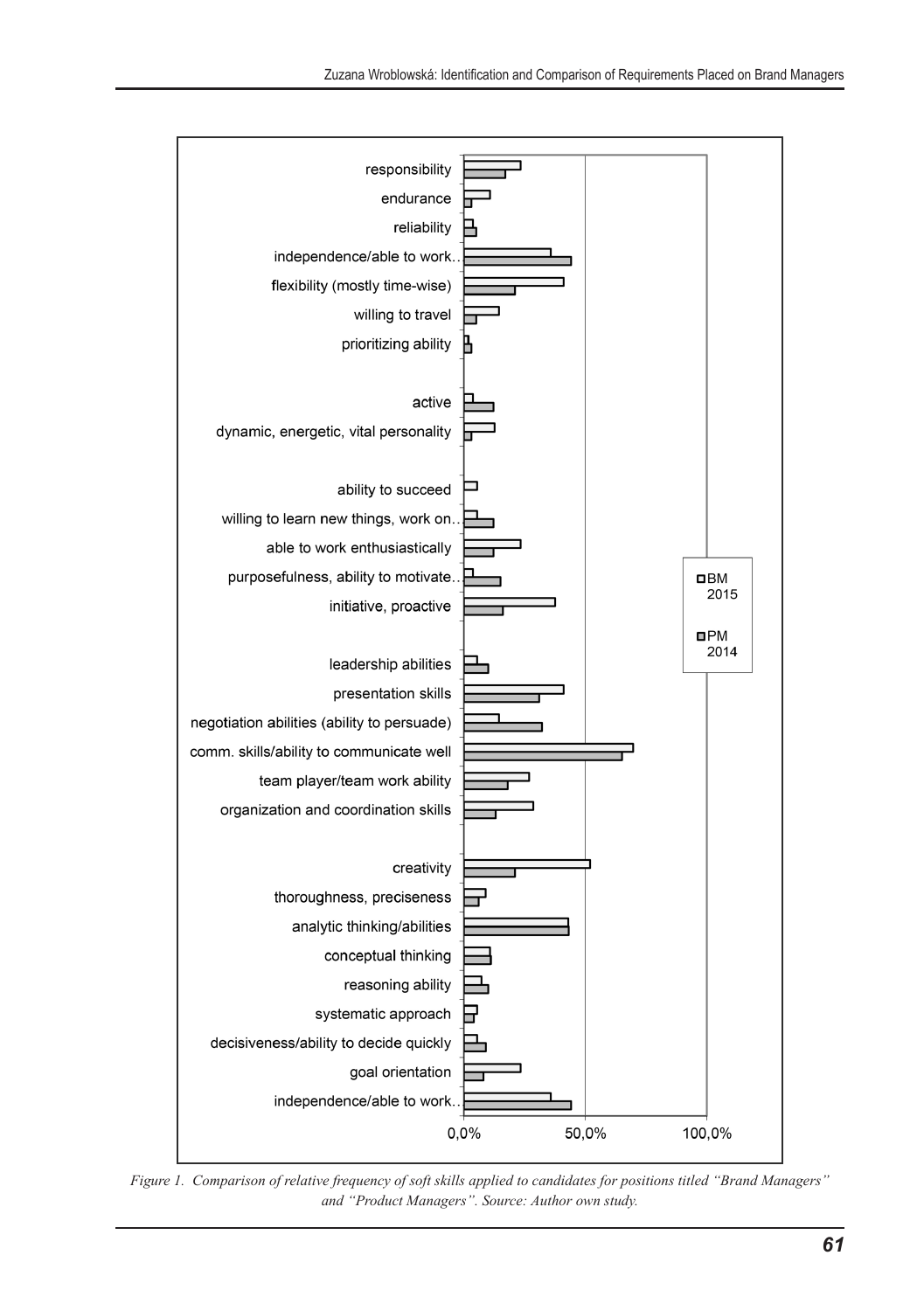with the exception of traits and skills connected to motivation and self-control, which were classified under letter "D" during the data processing and the group marked with "F", the changes in the representation of the requirements in individual groups are statistically insignificant, see Table 2.

A statistically significant difference in the distribution of frequencies of analysed signs was confirmed for  $&=0.05$ .

## **3.3 Comparison of Requirements for Candidates in Product Management**

Comparison of frequencies of requirements placed on two key role bearers in objective-oriented marketing management – brand managers and product managers – is illustrated by Figure 1.

Without – eaning to get ahead of the discussion, it should be added to the overview of the results that the terms from the field of competencies were found sporadically in 2007 and 2015. With some exception, such as the competency "goal orientation", the advertisers defined psychological requirement using terms regarding dispositional traits.

Figure 1 signals that the representation of individual signs differs in certain evaluated groups of requirements.

A statistically significant difference in the distribution of frequencies of skills, personal dispositions and qualities integrated into groups of psychological requirements was confirmed for  $&=0.01$  and/or  $&=0.05$ , as proven by calculations in Table 3.

The comparison of the set of requirements showed significant differences in the analysed groups of advertisements for the positions titled "Brand Manager" (collected in 2015) and "Product Manager" (collected in 2014) in frequencies of skills, personal dispositions and qualities integrated into groups of psychological requirements. A statistical insignificant difference was only confirmed for  $&=0.001$ ,  $&=0.01$ , and  $&=0.05$  in the distribution of requirements for miscellaneous traits connected into the group "F" (the complete product managers' data see in Wroblowská, Ruda, 2015).

Table 4 gives an idea of the procedure of applying the independence test. The test criterion was Pearson  $\chi^2$  test. On the significance level of 0.1%, 1% and 5% it was tested, whether the null hypothesis regarding independence of the analysed variables on the sign representing the segment of different positions by the method of the advertisement content analysis can or cannot be rejected.

Table 4 is processed for the group of interpersonal skills, traits, and competencies, which are in Table 3 classified under letter "C". Analysis of the results will be addressed in the next chapter.

#### **4. Discussion**

The research project, from which one part of the results was presented here, was conducted due to the author's interest in one of bearer's roles of a "brand steward", who is directly responsible for the welfare of a brand. Bedbury (2003) saw brands as imperfect concepts because they are ultimately human creations. It is in people with their strengths and failings who bring brands to life and who manage them, as such, a brand is only as strong as the weakest personal point within an organization (Bedbury, 2003). Based on the findings, it might be argued that a brand value is related to the qualities of brand manager.

The discussion will first focus on confirming the first and second research assumptions and on comparing the findings with the published studies.

Mládková (2008) in her formulation of so-called Golden Skills of a knowledge worker found independence, a problem-solving ability and creativity to be essential basic prerequisites, which are indispensable, especially in the jobs where tacit knowledge is necessary for creating an added value for customers. While studying Table I, one may mistakenly think that a problem-solving competency did not appear in the requirements. However, it is obvious that the advertisers required the candidate to have qualities, which condition this key competency, such

*Table 3. Overview of results of brand manager's and product manager's individual requirement groups testing.*

| The group of tested requirements |                                                            | chi-square value | df | <b>Test result</b> |
|----------------------------------|------------------------------------------------------------|------------------|----|--------------------|
| B                                | performance prerequis ites and abilities                   | 15.544627760     | 8  | $H0$ rejected      |
|                                  | interpersonal abilities and skills                         | 11.620029400     |    | $Ha$ rejected      |
|                                  | traits and skills connected to motivation and self-control | 14.312699240     | 4  | $H0$ rejected      |
| E                                | vital capacity and temperament                             | 7.725714286      |    | $H0$ rejected      |
| F                                | conscientiousness, adaptation, prioritizing ability        | 10.164551770     |    | $Ho$ not rejected  |

*Source: Author own study.*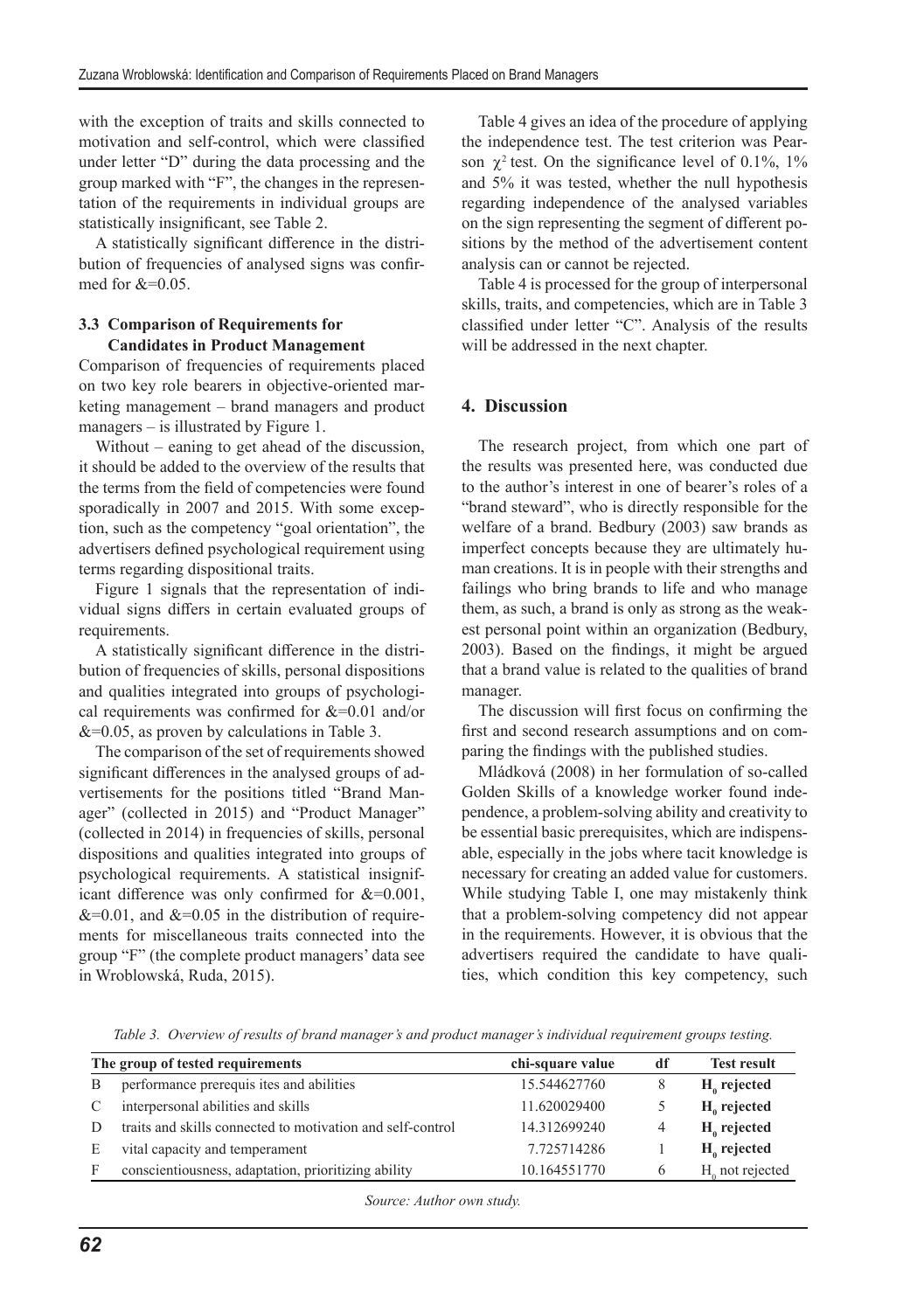| <b>OVERALL CONCLUSION:</b> The significance level of 5% rejects the null                                                                                  |                        |                                          | level                  |              |                  |           |                             |                  |
|-----------------------------------------------------------------------------------------------------------------------------------------------------------|------------------------|------------------------------------------|------------------------|--------------|------------------|-----------|-----------------------------|------------------|
| hypothesis; the probability distribution of the individual characters does not<br>differ in groups 'brand managers' (2015) and 'product managers' (2014). |                        |                                          |                        | $1\%$        | 5%               |           |                             |                  |
|                                                                                                                                                           |                        |                                          |                        | cannot       |                  |           |                             |                  |
| The hypothesis that the columns and rows are independent of the level                                                                                     |                        |                                          |                        | refuse       | refuse           |           |                             |                  |
|                                                                                                                                                           |                        |                                          |                        |              |                  |           | rows                        | $\boldsymbol{6}$ |
|                                                                                                                                                           |                        |                                          | <b>TESTED DATA</b>     |              |                  |           | columns                     | $\overline{2}$   |
|                                                                                                                                                           | 2014 PM 2015 BM        | A = position and year of data collection |                        |              |                  |           |                             |                  |
| $\mathbf{group} \mathbf{C} = \mathbf{ad} \mathbf{vertiser's requirements}$                                                                                |                        |                                          |                        |              |                  |           | <b>TEST OF INDEPENDENCE</b> |                  |
|                                                                                                                                                           | A1<br>С                | A2                                       |                        |              |                  |           |                             |                  |
| $C1$ = organization and coordination skills                                                                                                               | 13                     | 16                                       |                        |              |                  | 29        | chi-square                  | 11,620029        |
| $C2$ = team work ability                                                                                                                                  | 18                     | 15                                       |                        |              |                  | 33        | level                       | 4.04%            |
| $C3 =$ communication skills                                                                                                                               | 65                     | 39                                       |                        |              |                  | 104       |                             |                  |
| $C4$ = negotiation abilities                                                                                                                              | 32                     | $\,$ 8 $\,$                              |                        |              |                  | 40        |                             |                  |
| $C5$ = presentation skills                                                                                                                                | 31                     | $\overline{23}$                          |                        |              |                  | 54        |                             |                  |
| $C6$ = leadership abilities                                                                                                                               | 10<br>169              | 3<br>104                                 | $\overline{0}$         | $\mathbf{0}$ | $\boldsymbol{0}$ | 13<br>273 |                             |                  |
|                                                                                                                                                           |                        |                                          |                        |              |                  |           |                             |                  |
|                                                                                                                                                           |                        |                                          | expected frequency     |              |                  |           |                             |                  |
| group C<br>C1                                                                                                                                             | A1<br>18,0             | A2<br>11,0                               |                        |              |                  |           |                             |                  |
| C <sub>2</sub>                                                                                                                                            | 20,4                   | 12,6                                     |                        |              |                  |           |                             |                  |
| C <sub>3</sub>                                                                                                                                            | 64,4                   | 39,6                                     |                        |              |                  |           |                             |                  |
| C <sub>4</sub>                                                                                                                                            | 24,8                   | 15,2                                     |                        |              |                  |           |                             |                  |
| C <sub>5</sub>                                                                                                                                            | 33,4                   | 20,6                                     |                        |              |                  |           |                             |                  |
| C6                                                                                                                                                        | 8,0                    | 5,0                                      |                        |              |                  |           |                             |                  |
|                                                                                                                                                           |                        |                                          | post hoc - chí-s quare |              |                  |           |                             |                  |
| group C                                                                                                                                                   | A1                     | A2                                       |                        |              |                  |           |                             |                  |
| C1                                                                                                                                                        | 1,4                    | 2,2                                      |                        |              |                  |           |                             |                  |
| C <sub>2</sub>                                                                                                                                            | 0,3                    | 0,5                                      |                        |              |                  |           |                             |                  |
| C <sub>3</sub>                                                                                                                                            | 0,0                    | 0,0                                      |                        |              |                  |           |                             |                  |
| C <sub>4</sub>                                                                                                                                            | 2,1                    | 3,4                                      |                        |              |                  |           |                             |                  |
| C <sub>5</sub>                                                                                                                                            | 0,2                    | 0,3                                      |                        |              |                  |           |                             |                  |
| C <sub>6</sub>                                                                                                                                            | 0.5                    | 0.8                                      |                        |              |                  |           |                             |                  |
|                                                                                                                                                           |                        |                                          | adjusted residuals     |              |                  |           |                             |                  |
| group C                                                                                                                                                   | A1                     | A2                                       |                        |              |                  |           |                             |                  |
| C1<br>C <sub>2</sub>                                                                                                                                      | $-2,0031$<br>$-0,9285$ | 2,0031<br>0,9285                         |                        |              |                  |           |                             |                  |
| C <sub>3</sub>                                                                                                                                            | 0,1589                 | $-0,1589$                                |                        |              |                  |           |                             |                  |
| C <sub>4</sub>                                                                                                                                            | 2,5509                 | $-2,5509$                                |                        |              |                  |           |                             |                  |
| C <sub>5</sub>                                                                                                                                            | $-0,7598$              | 0,7598                                   |                        |              |                  |           |                             |                  |
| C6                                                                                                                                                        | 1,1426                 | $-1,1426$                                |                        |              |                  |           |                             |                  |
|                                                                                                                                                           |                        |                                          |                        |              |                  |           |                             |                  |
| group C                                                                                                                                                   | A1                     | A2                                       | sign test              |              |                  |           |                             |                  |
| C1                                                                                                                                                        | ÷                      | $^{+}$                                   |                        |              |                  |           |                             |                  |
| C <sub>2</sub>                                                                                                                                            | $\mathbf{0}$           | $\mathbf{0}$                             |                        |              |                  |           |                             |                  |
| C <sub>3</sub>                                                                                                                                            | $\mathbf{0}$           | $\boldsymbol{0}$                         |                        |              |                  |           |                             |                  |
| C <sub>4</sub>                                                                                                                                            | $^{++}$                | $\overline{\phantom{a}}$                 |                        |              |                  |           |                             |                  |
| C <sub>5</sub>                                                                                                                                            | $\overline{0}$         | $\mathbf{0}$                             |                        |              |                  |           |                             |                  |
| C6                                                                                                                                                        | $\mathbf{0}$           | $\mathbf{0}$                             |                        |              |                  |           |                             |                  |

*Table 4. Two-dimensional analysis for a group of psychological requirements.*

*Source: Author own study.*

as analytic thinking, which were among the most frequent requirements for personality dispositions, traits, and behavioural competencies of candidates. These findings support the fulfilment of the first assumption: "the set of requirements for candidates for the job of brand manager will confirm that a brand manager is one of the workers who have skills and personality prerequisites expected from knowledge workers".

At the beginning of the discussion of the second assumption is the statement that some differences were noted. The "ability to communicate well" was confirmed on the top position in the group of requirements for dispositional traits and concomitant soft skills. The increase in the number of advertisements requiring "the ability to motivate oneself", "be proactive", and purposefulness influences the result of statistical verification in the group marked with D. The requirement formulated as "initiative or proactive personality of the applicant" is far more often stated in advertisements in 2015, as compared to 2007. Initiative and social awareness, according to Manolova, Brush (2002 in Hollensen, 2011), along with a proactive approach, innovativeness and commitment to bear the risk, are the qualities needed for searching for market opportunities. At the same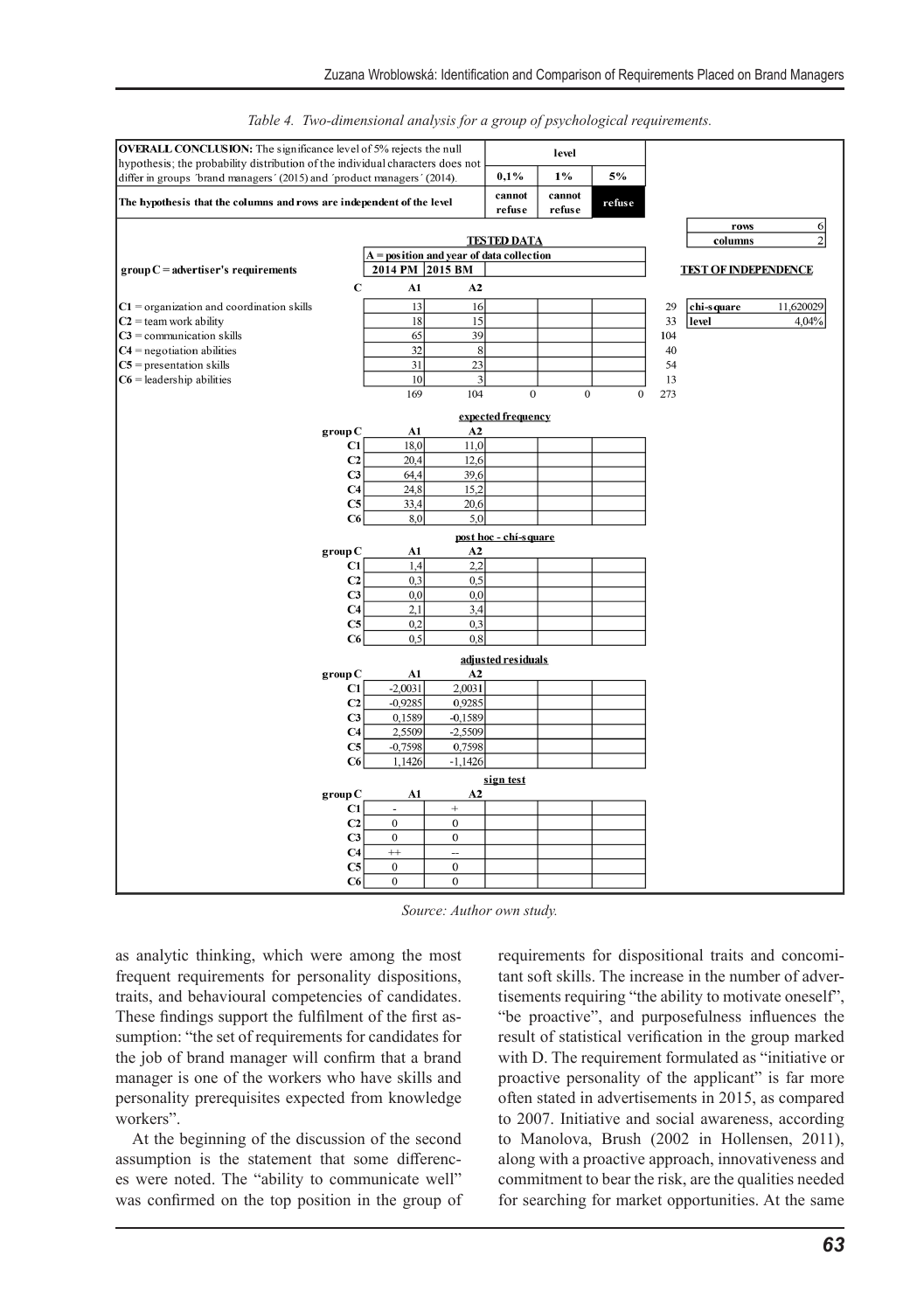time, it is appropriate to cite Armstrong (2012), who warns that in stating one's personal traits, such as determination and initiative in the advertisements, is important not to overdo it, as the candidates may not even be able to admit that they do not possess them. On the other hand, the possession of these qualities by brand managers is beneficial for them in performing their job roles and focusing on identifying these features is important. Comparison of frequencies of requirements in the last group "F" shows an unexpected increase of employers' interest in attracting flexible persons. Willingness to travel was required much more often, too.

The comparison of the set of requirements, as you can see on Figure 1, showed differences. The statistical verification confirmed the differences in all groups of requirements, with the exception of group "F", and it is necessary to add that, for the above- -mentioned group "D", the chi-square test confirmed the shift for  $&=0.05$  and for  $&=0.01$ . At this point, it should be noted that during the same testing procedures in 2007 (see the dissertation by Wroblowská, 2011) were found no significance differences at any level in sets of psychological between brand managers and product managers.

Since the complex up-to-date definition of requirements placed on brand managers in Czech or foreign literature has not been found yet, for better understanding the research results, there have been studied the papers of Loveland *et al.*, (2015) focusing on evaluating the differences between marketers (465 respondents) and non-marketers samples. Their data strongly suggests that the dispositional traits and the concomitant soft skills that arise from these traits are important to/for a long-term success in marketing. For example, their findings show that marketing managers differ from non-marketers in the "openness to experience", which is the key competency needed for a market orientation. This is the fact worthy of attention, because openness is a source trait in the Big Five Model (Nakonečný, 1998) and is related to intelligence, divergent thinking and creativity. Being creative and able to think analytically is the condition for the competency of "problem-solving ability", as was explained (Wroblowská, 2016b) in comparison with findings mentioned by Casner-Lotto and Barrington (2006, in Noe *et al.*, 2010).

## **5. Conclusion**

The purpose of the paper was to present partial results of independent research focused on the human factor in brand management. The study in the field of secondary yielded a knowledge base, which was used in the discussion, connecting both already formulated opinions of experts and available empirical findings with the study's results.

The results of the research project confirmed a fundamental need of outstanding communication skills for the applicants for the position "Brand Manager" in 2015. The same requirement dominated in advertisements in 2007, when the economy of the Czech Republic was also in the phase of boom. If the requirements belonging to hard skills aren't evaluated, creativity has the second highest rel. frequency  $(51,8\%)$ , the third – analytic thinking  $(42,9\%)$  and the fourth is flexibility  $(41,1\%)$ .

It is obvious that employers seek flexible candidates with analytical ability and with the ability to use creative thinking. The research proved the expectation that the set of requirements for candidates for the job of Brand Manager will confirm that a brand manager is one of the workers who have skills and personality prerequisites expected for knowledge workers.

As some statistically significant differences between data from 2007 and 2015 were noted, the author decided to conduct the comparison of actual requirements for brand managers with those placed on product managers. Surprisingly, the results showed significant differences in the analysed group of ads for the positions titled "Brand Manager" (collected in 2015) and "Product Manager" (collected in 2014) in almost all groups of psychological requirements, when comparing the sets of soft skills and personality traits. Differences in employers' expectations supported by the set of psychological requirements suggested that the candidates for the key work roles in product and/or brand oriented marketing organization inspire the discussion and are the reason for deeper investigation. The scope for future research may be extended by studying the selection process in companies using their internal data.

One of the limitations is the fact that the research was conducted only in the area of the Czech labour market. The author carries out the research on the online recruitment in the USA, where the concept of brand management has its roots, and it is expected that, subsequent to its completion, it will be possible to examine the issue of human resources in product management in a new context.

In conclusion, the author believes that the research findings will provide the basis for future hypotheses and that the research can contribute to the clarification of differences and that the study will inspire researchers to conduct the additional investigations in this area.